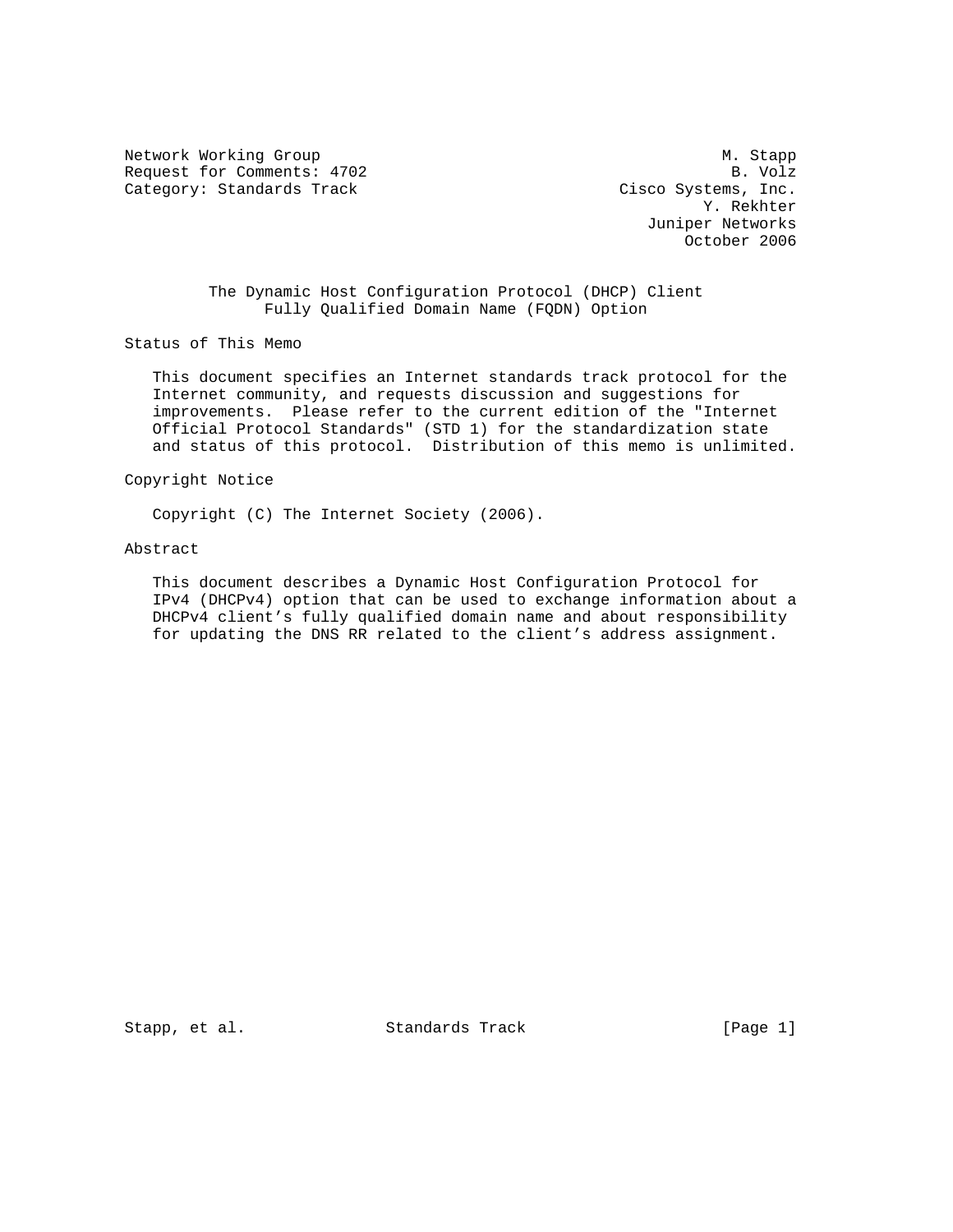# Table of Contents

|    | 1.1.                                            |
|----|-------------------------------------------------|
|    |                                                 |
|    |                                                 |
|    |                                                 |
|    | 2, 2                                            |
|    |                                                 |
|    |                                                 |
|    |                                                 |
|    |                                                 |
|    |                                                 |
|    | 3.3. Client Desires Server to Do DNS Updates  8 |
|    | 3.4. Client Desires No Server DNS Updates  8    |
|    |                                                 |
|    |                                                 |
|    | 4.1. When to Perform DNS Updates 11             |
| 5  |                                                 |
| 6. |                                                 |
| 7  |                                                 |
| 8. |                                                 |
| 9. |                                                 |
|    |                                                 |
|    |                                                 |
|    |                                                 |

Stapp, et al. Standards Track [Page 2]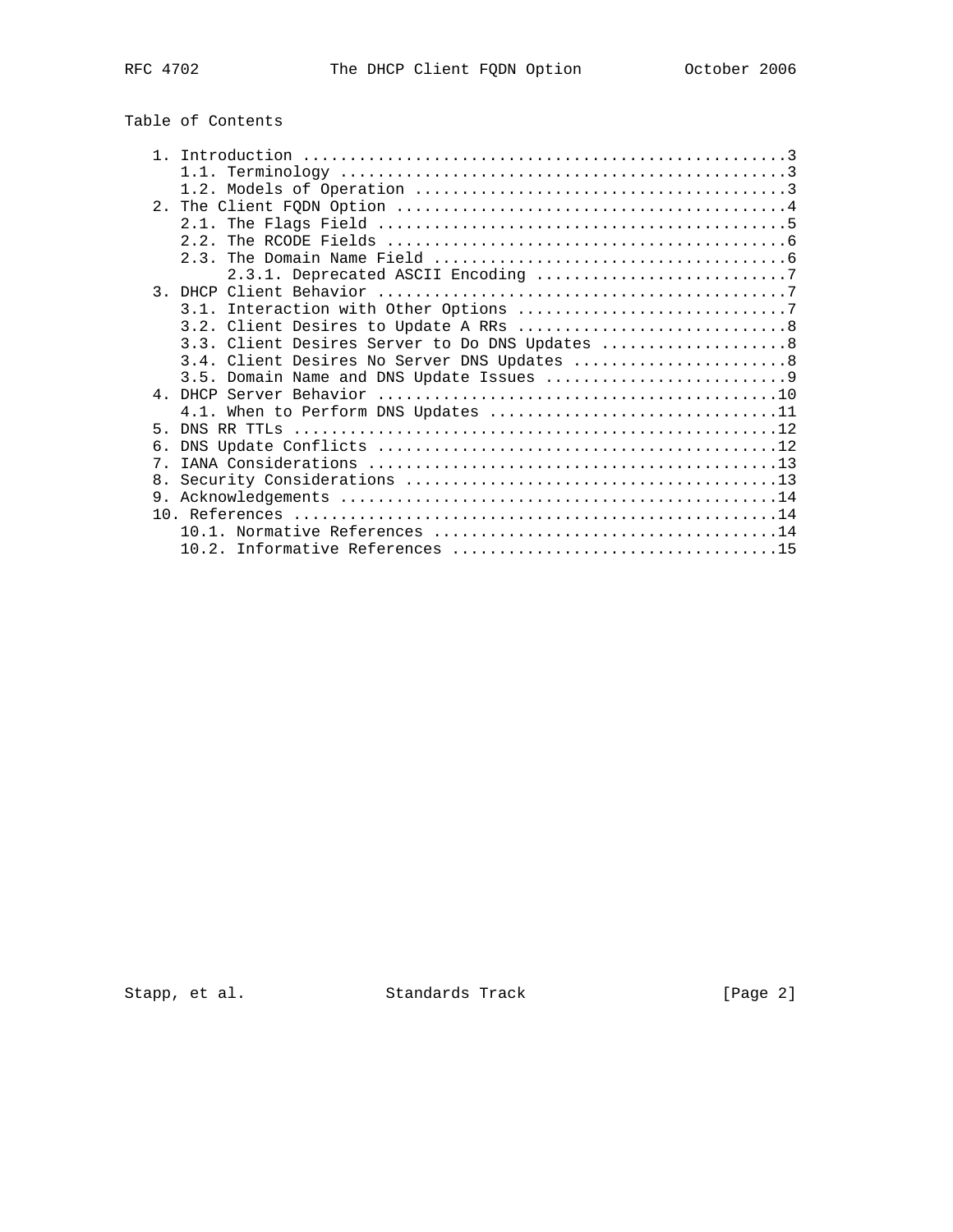# 1. Introduction

 DNS ([2], [3]) maintains (among other things) the information about the mapping between hosts' Fully Qualified Domain Names (FQDNs) [11] and IP addresses assigned to the hosts. The information is maintained in two types of Resource Records (RRs): A and PTR. The DNS update specification ([4]) describes a mechanism that enables DNS information to be updated over a network.

 The Dynamic Host Configuration Protocol for IPv4 (DHCPv4 or just DHCP in this document) [5] provides a mechanism by which a host (a DHCP client) can acquire certain configuration information, along with its address. This document specifies a DHCP option, the Client FQDN option, which can be used by DHCP clients and servers to exchange information about the client's fully qualified domain name for an address and who has the responsibility for updating the DNS with the associated A and PTR RRs.

# 1.1. Terminology

 The key words "MUST", "MUST NOT", "REQUIRED", "SHALL", "SHALL NOT", "SHOULD", "SHOULD NOT", "RECOMMENDED", "MAY", and "OPTIONAL" in this document are to be interpreted as described in [1].

1.2. Models of Operation

When a DHCP client acquires a new address, a site's administrator may desire that one or both of the A RR for the client's FQDN and the PTR RR for the acquired address be updated. Therefore, two separate DNS update transactions may occur. Acquiring an address via DHCP involves two entities: a DHCP client and a DHCP server. In principle, each of these entities could perform none, one, or both of the transactions. However, in practice, not all permutations make sense. The DHCP Client FQDN option is primarily intended to operate in the following two cases:

- 1. DHCP client updates the A RR, DHCP server updates the PTR RR.
- 2. DHCP server updates both the A and the PTR RRs.

 The only difference between these two cases is whether the FQDN-to- IP-address mapping is updated by a DHCP client or by a DHCP server. The IP-address-to-FQDN mapping is updated by a DHCP server in both cases.

 The reason these two are important, while others are unlikely, has to do with authority over the respective DNS domain names. A DHCP client may be given authority over mapping its own A RRs, or that

Stapp, et al. Standards Track [Page 3]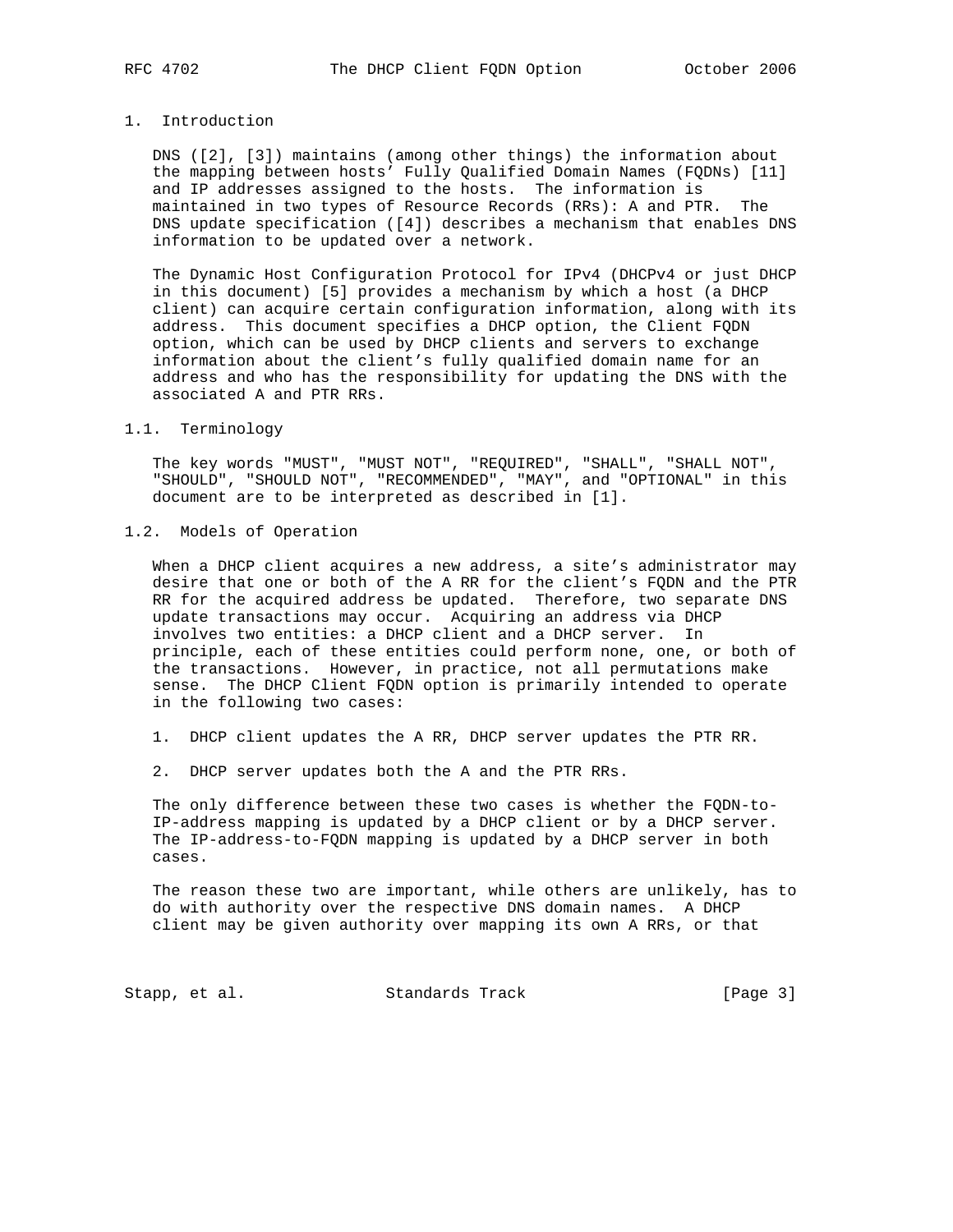authority may be restricted to a server to prevent the client from listing arbitrary addresses or associating its address with arbitrary domain names. In all cases, the only reasonable place for the authority over the PTR RRs associated with the address is in the DHCP server that allocates the address.

 Note: A third case is supported: the client requests that the server perform no updates. However, this case is presumed to be rare because of the authority issues.

 It is considered local policy to permit DHCP clients and servers to perform DNS updates to zones. This document does not require any specific administrative policy and does not propose one. Furthermore, this specification applies only to DHCP client and server processes; it does not apply to other processes that initiate DNS updates.

 This document describes a DHCP option which a client can use to convey all or part of its domain name to a DHCP server. Site specific policy determines whether DHCP servers use the names that clients offer or not, and what DHCP servers may do in cases where clients do not supply domain names.

# 2. The Client FQDN Option

 To update the IP-address-to-FQDN mapping, a DHCP server needs to know the FQDN of the client to which the server leases the address. To allow the client to convey its FQDN to the server, this document defines a new DHCP option, called "Client FQDN". The Client FQDN option also contains Flags, which DHCP servers can use to convey information about DNS updates to clients, and two deprecated RCODEs.

 Clients MAY send the Client FQDN option, setting appropriate Flags values, in both their DHCPDISCOVER and DHCPREQUEST messages. If a client sends the Client FQDN option in its DHCPDISCOVER message, it MUST send the option in subsequent DHCPREQUEST messages though the contents of the option MAY change.

 Only one Client FQDN option MAY appear in a message, though it may be instantiated in a message as multiple options [9]. DHCP clients and servers supporting this option MUST implement DHCP option concatenation [9]. In the terminology of [9], the Client FQDN option is a concatenation-requiring option.

 The code for this option is 81. Len contains the number of octets that follow the Len field, and the minimum value is 3 (octets).

Stapp, et al. Standards Track [Page 4]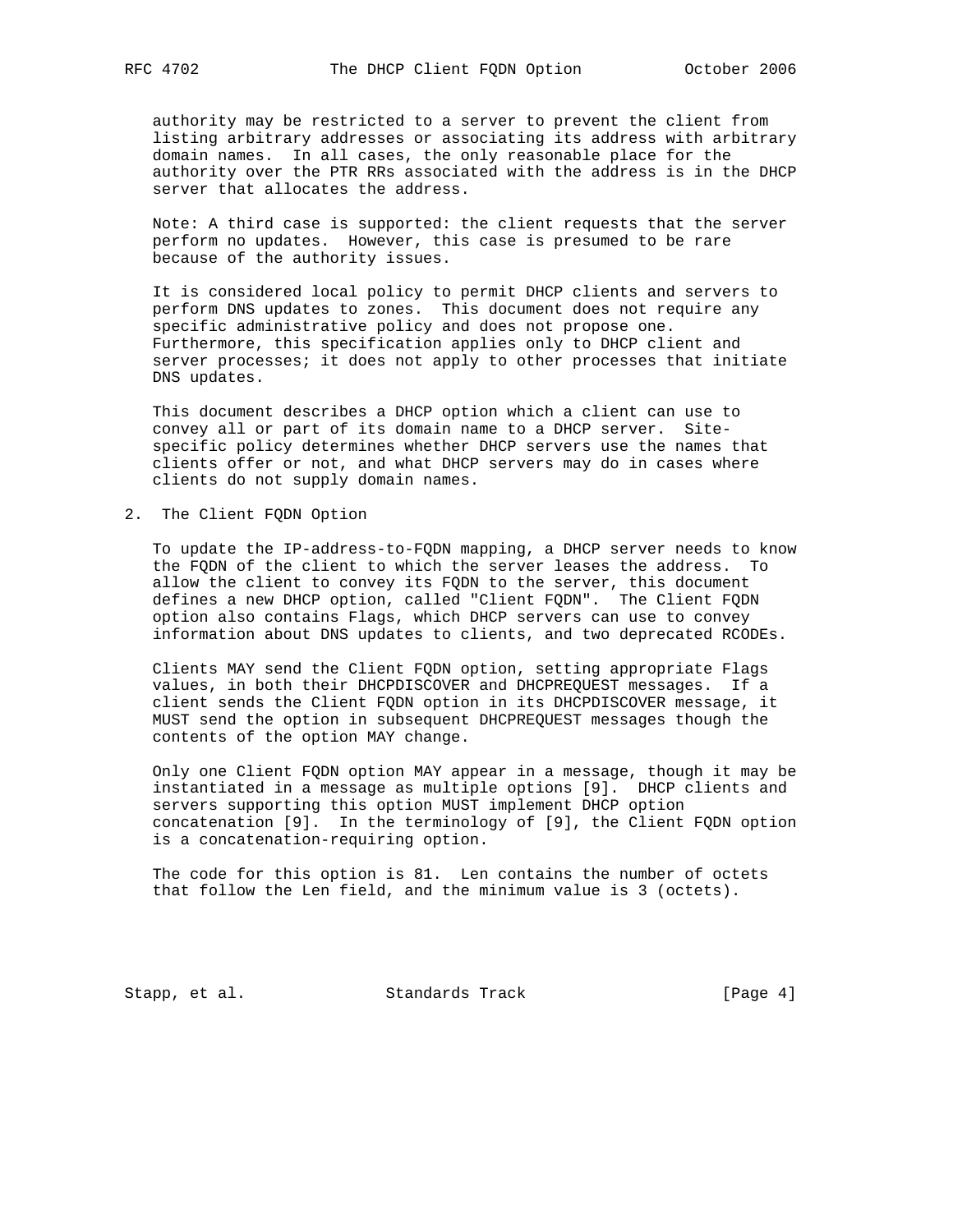The format of the Client FQDN option is:

 Code Len Flags RCODE1 RCODE2 Domain Name +------+------+------+------+------+------+-- | 81 | n | | | | | +------+------+------+------+------+------+--

The above figure follows the conventions of [12].

#### 2.1. The Flags Field

The format of the 1-octet Flags field is:

 0 1 2 3 4 5 6 7 +-+-+-+-+-+-+-+-+ | MBZ |N|E|O|S| +-+-+-+-+-+-+-+-+

 The "S" bit indicates whether the server SHOULD or SHOULD NOT perform the A RR (FQDN-to-address) DNS updates. A client sets the bit to 0 to indicate the server SHOULD NOT perform the updates and 1 to indicate the server SHOULD perform the updates. The state of the bit in the reply from the server indicates the action to be taken by the server; if 1, the server has taken responsibility for A RR updates for the FQDN.

 The "O" bit indicates whether the server has overridden the client's preference for the "S" bit. A client MUST set this bit to 0. A server MUST set this bit to 1 if the "S" bit in its reply to the client does not match the "S" bit received from the client.

 The "N" bit indicates whether the server SHOULD NOT perform any DNS updates. A client sets this bit to 0 to request that the server SHOULD perform updates (the PTR RR and possibly the A RR based on the "S" bit) or to 1 to request that the server SHOULD NOT perform any DNS updates. A server sets the "N" bit to indicate whether the server SHALL (0) or SHALL NOT (1) perform DNS updates. If the "N" bit is 1, the "S" bit MUST be 0.

 The "E" bit indicates the encoding of the Domain Name field. 1 indicates canonical wire format, without compression, as described in [3], Section 3.1. This encoding SHOULD be used by clients and MUST be supported by servers. 0 indicates a now-deprecated ASCII encoding (see Section 2.3.1). A server MUST use the same encoding as that

Stapp, et al. Standards Track [Page 5]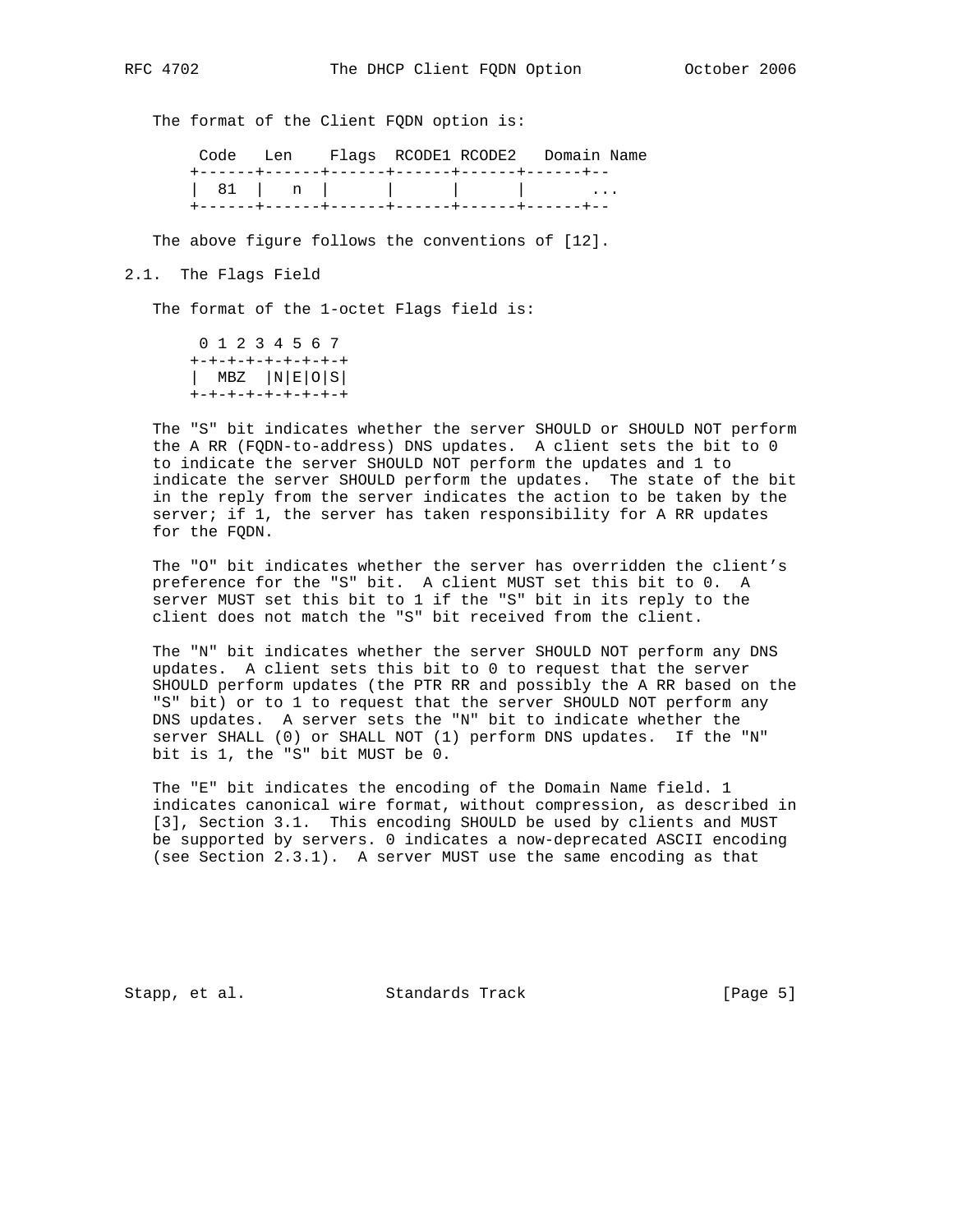used by the client. A server that does not support the deprecated ASCII encoding MUST ignore Client FQDN options that use that encoding.

 The remaining bits in the Flags field are reserved for future assignment. DHCP clients and servers that send the Client FQDN option MUST clear the MBZ bits, and they MUST ignore these bits.

#### 2.2. The RCODE Fields

 The two 1-octet RCODE1 and RCODE2 fields are deprecated. A client SHOULD set these to 0 when sending the option and SHOULD ignore them on receipt. A server SHOULD set these to 255 when sending the option and MUST ignore them on receipt.

 As this option with these fields is already in wide use, the fields are retained. These fields were originally defined for use by a DHCP server to indicate to a DHCP client the Response Code from any A (RCODE1) or PTR (RCODE2) RR DNS updates it has performed, or a value of 255 was used to indicate that an update had been initiated but had not yet completed. Each of these fields is one octet long. These fields were defined before EDNS0 [13], which describes a mechanism for extending the length of a DNS RCODE to 12 bits, which is another reason to deprecate them.

 If the client needs to confirm that the DNS update has been done, it MAY use a DNS query to check whether the mapping is up to date. However, depending on the load on the DHCP and DNS servers and the DNS propagation delays, the client can only infer success. If the information is not found to be up to date in DNS, the authoritative servers might not have completed the updates or zone transfers, or caching resolvers may yet have updated their caches.

# 2.3. The Domain Name Field

 The Domain Name part of the option carries all or part of the FQDN of a DHCP client. The data in the Domain Name field SHOULD appear in canonical wire format as specified in [3], Section 3.1. If the DHCP client uses the canonical wire format, it MUST set the "E" bit in the Flags field to 1. In order to determine whether the FQDN has changed between message exchanges, the client and server MUST NOT alter the Domain Name field contents unless the FQDN has actually changed.

 A client MAY be configured with a fully qualified domain name or with a partial name that is not fully qualified. If a client knows only part of its name, it MAY send a name that is not fully qualified, indicating that it knows part of the name but does not necessarily know the zone in which the name is to be embedded.

Stapp, et al. Standards Track [Page 6]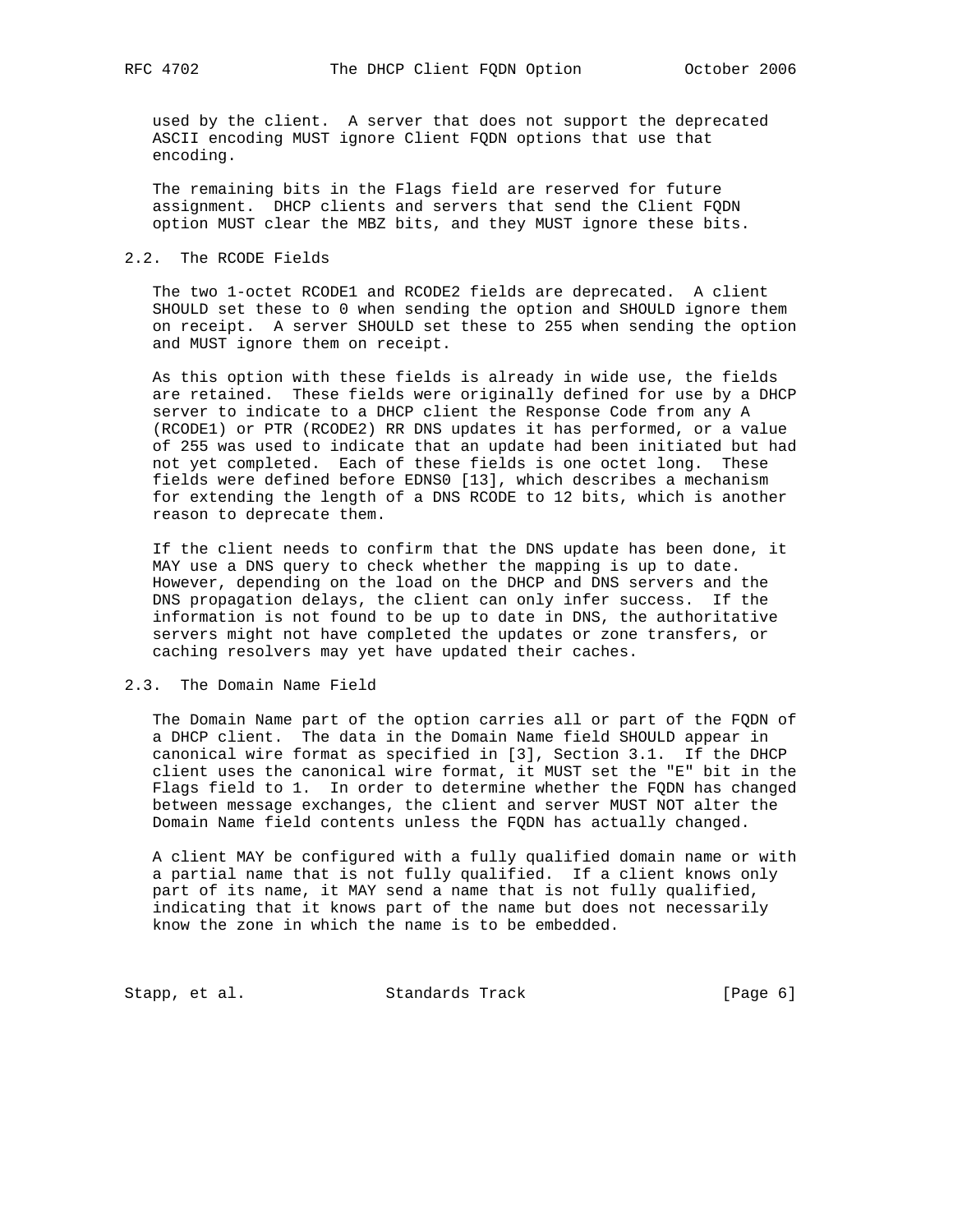To send a fully qualified domain name, the Domain Name field is set to the DNS-encoded domain name including the terminating zero-length label. To send a partial name, the Domain Name field is set to the DNS encoded domain name without the terminating zero-length label.

 A client MAY also leave the Domain Name field empty if it desires the server to provide a name.

# 2.3.1. Deprecated ASCII Encoding

 A substantial population of clients implemented an earlier draft of this specification, which permitted an ASCII encoding of the Domain Name field. Server implementations SHOULD be aware that clients that send the Client FQDN option with the "E" bit set to 0 are using an ASCII encoding of the Domain Name field. Servers MAY be prepared to return an ASCII-encoded version of the Domain Name field to such clients. Servers that are not prepared to return an ASCII-encoded version MUST ignore the Client FQDN option if the "E" bit is 0. The use of ASCII encoding in this option SHOULD be considered deprecated.

 A DHCP client that used ASCII encoding was permitted to suggest a single label if it was not configured with a fully qualified name. Such clients send a single label as a series of ASCII characters in the Domain Name field, excluding the "." (dot) character.

 Clients and servers SHOULD follow the character set rules of [6], fourth section ("Assumptions"), first 5 sentences, as modified by [7], Section 2.1. However, implementers SHOULD also be aware that some client software may send data intended to be in other character sets. This specification does not require support for other character sets.

3. DHCP Client Behavior

 The following describes the behavior of a DHCP client that implements the Client FQDN option.

3.1. Interaction with Other Options

 Other DHCP options MAY carry data that is related to the Domain Name field of the Client FQDN option. The Host Name option [12], for example, contains an ASCII string representation of the client's host name. In general, a client does not need to send redundant data, and therefore clients that send the Client FQDN option in their messages MUST NOT also send the Host Name option. Clients that receive both the Host Name option and the Client FQDN option from a server SHOULD

Stapp, et al. Standards Track [Page 7]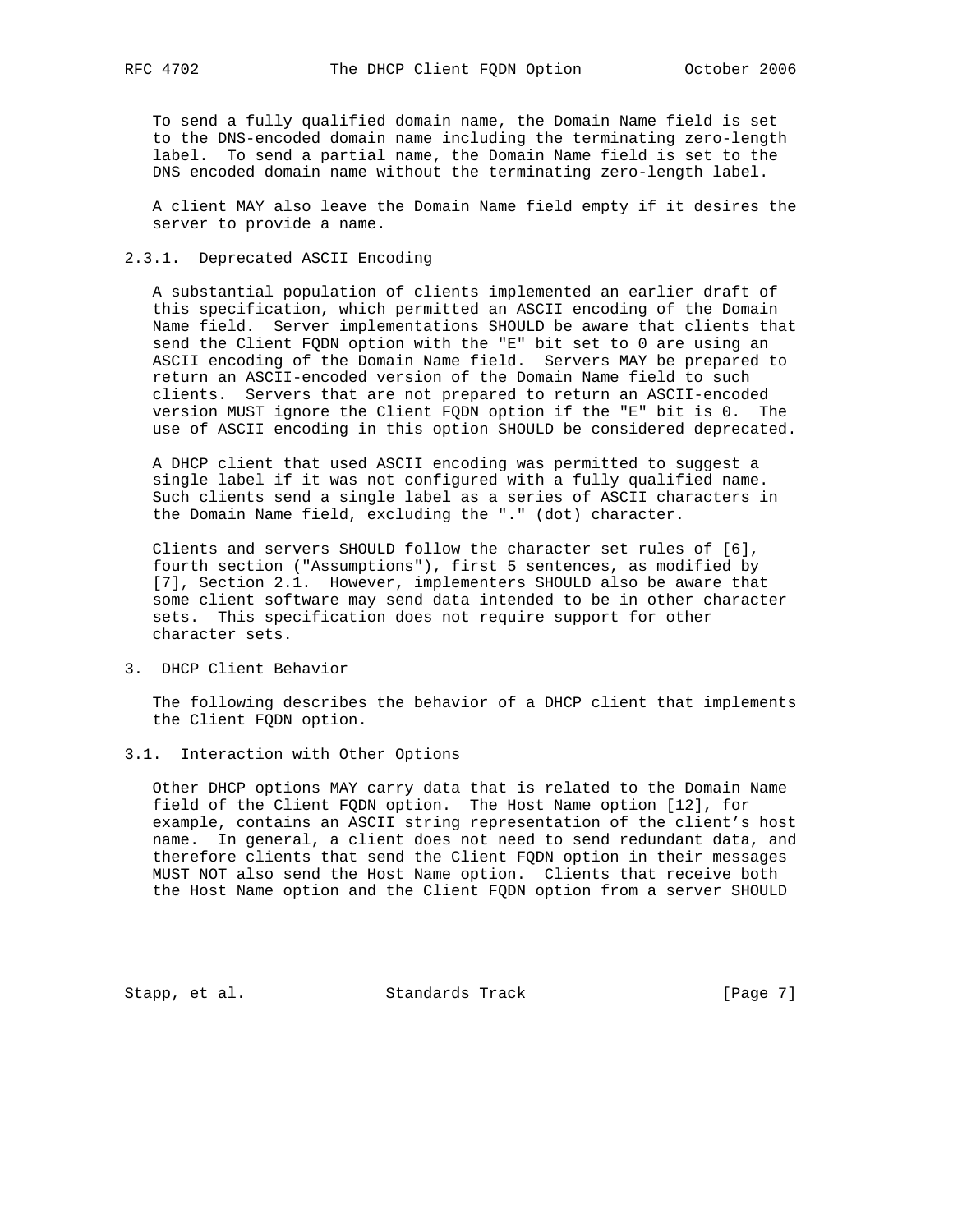prefer Client FQDN option data. Section 4 instructs servers to ignore the Host Name option in client messages that include the Client FQDN option.

3.2. Client Desires to Update A RRs

 If a client that owns/maintains its own FQDN wants to be responsible for updating the FQDN-to-IP-address mapping for the FQDN and address(es) used by the client, the client MUST include the Client FQDN option in the DHCPREQUEST message originated by the client. A DHCP client MAY choose to include the Client FQDN option in its DHCPDISCOVER messages as well as its DHCPREQUEST messages. The "S", "O", and "N" bits in the Flags field in the option MUST be 0.

 Once the client's DHCP configuration is completed (the client receives a DHCPACK message and successfully completes a final check on the parameters passed in the message), the client MAY originate an update for the A RR (associated with the client's FQDN) unless the server has set the "S" bit to 1. If the "S" is 1, the DHCP client SHOULD NOT initiate an update for the name in the server's returned Client FQDN option Domain Name field. However, a DHCP client that is explicitly configured with a FQDN MAY ignore the state of the "S" bit if the server's returned name matches the client's configured name.

3.3. Client Desires Server to Do DNS Updates

 A client can choose to delegate the responsibility for updating the FQDN-to-IP-address mapping for the FQDN and address(es) used by the client to the server. In order to inform the server of this choice, the client SHOULD include the Client FQDN option in its DHCPREQUEST message and MAY include the Client FQDN option in its DHCPDISCOVER. The "S" bit in the Flags field in the option MUST be 1, and the "O" and "N" bits MUST be 0.

3.4. Client Desires No Server DNS Updates

 A client can choose to request that the server perform no DNS updates on its behalf. In order to inform the server of this choice, the client SHOULD include the Client FQDN option in its DHCPREQUEST message and MAY include the Client FQDN option in its DHCPDISCOVER. The "N" bit in the Flags field in the option MUST be 1, and the "S" and "O" bits MUST be 0.

 Once the client's DHCP configuration is completed (the client receives a DHCPACK message and successfully completes a final check on the parameters passed in the message), the client MAY originate

Stapp, et al. Standards Track [Page 8]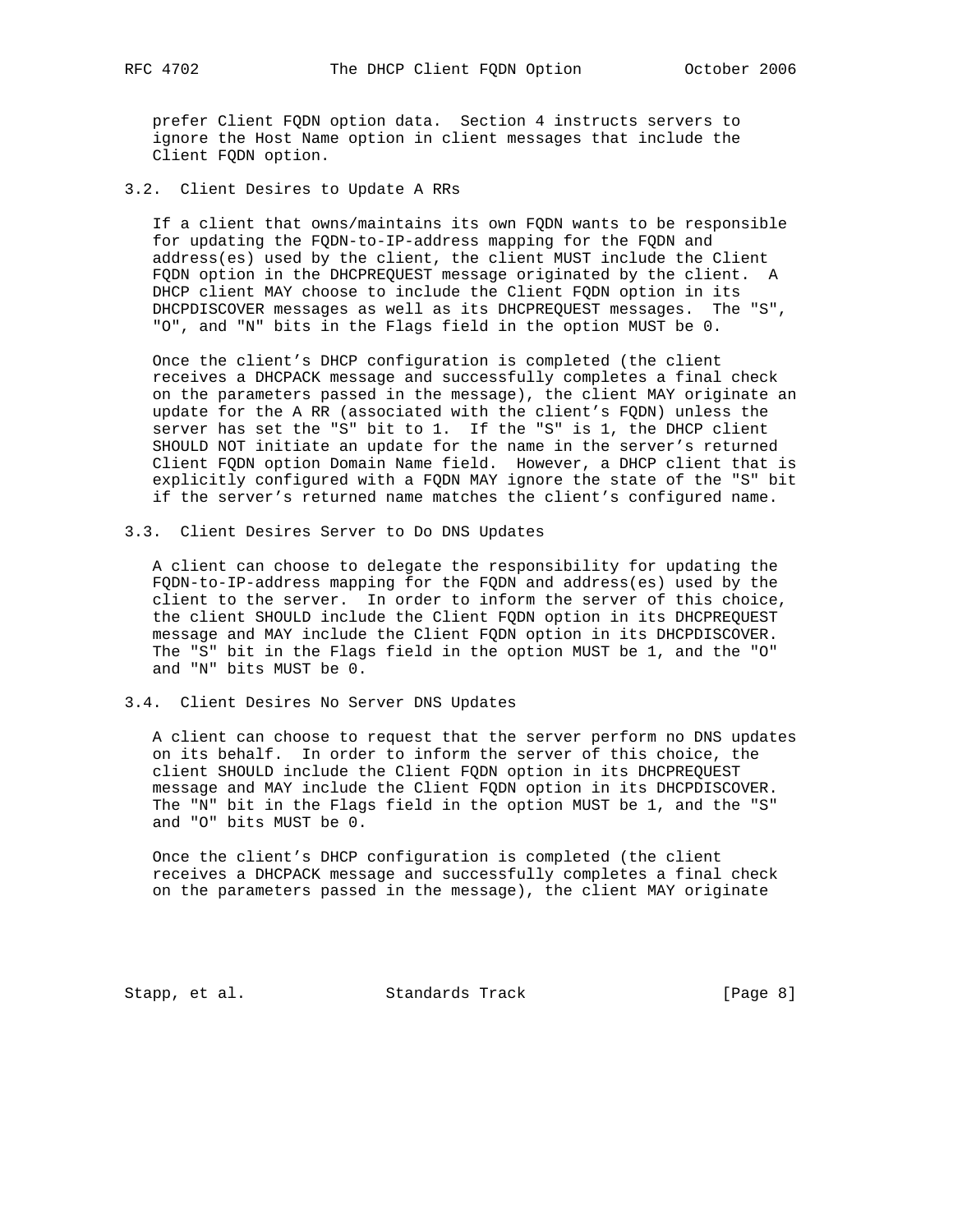its DNS updates provided the server's "N" bit is 1. If the server's "N" bit is 0, the server MAY perform the PTR RR updates; it MAY also perform the A RR updates if the "S" bit is 1.

3.5. Domain Name and DNS Update Issues

 As there is a possibility that the DHCP server is configured to complete or replace a domain name that the client sends, the client MAY find it useful to send the Client FQDN option in its DHCPDISCOVER messages. If the DHCP server returns different Domain Name data in its DHCPOFFER message, the client could use that data in performing its own eventual A RR update, or in forming the Client FQDN option that it sends in its DHCPREQUEST message. There is no requirement that the client send identical Client FQDN option data in its DHCPDISCOVER and DHCPREQUEST messages. In particular, if a client has sent the Client FQDN option to its server, and the configuration of the client changes so that its notion of its domain name changes, it MAY send the new name data in a Client FQDN option when it communicates with the server again. This MAY cause the DHCP server to update the name associated with the PTR record and, if the server updated the A record representing the client, to delete that record and attempt an update for the client's current domain name.

 A client that delegates the responsibility for updating the FQDN-to- IP-address mapping to a server will not receive any indication (either positive or negative) from the server as to whether the server was able to perform the update. The client MAY use a DNS query to check whether the mapping is up to date (see Section 2.2).

 If a client releases its lease prior to the lease expiration time and is responsible for updating its A RR, the client SHOULD delete the A RR associated with the leased address before sending a DHCPRELEASE message. Similarly, if a client was responsible for updating its A RR, but is unable to renew its lease, the client SHOULD attempt to delete the A RR before its lease expires. A DHCP client that has not been able to delete an A RR that it added (because it has lost the use of its DHCP IP address) SHOULD attempt to notify its administrator, perhaps by emitting a log message.

 A client that desires to perform DNS updates to A RRs SHOULD NOT do so if the client's address is a private address [8].

Stapp, et al. Standards Track [Page 9]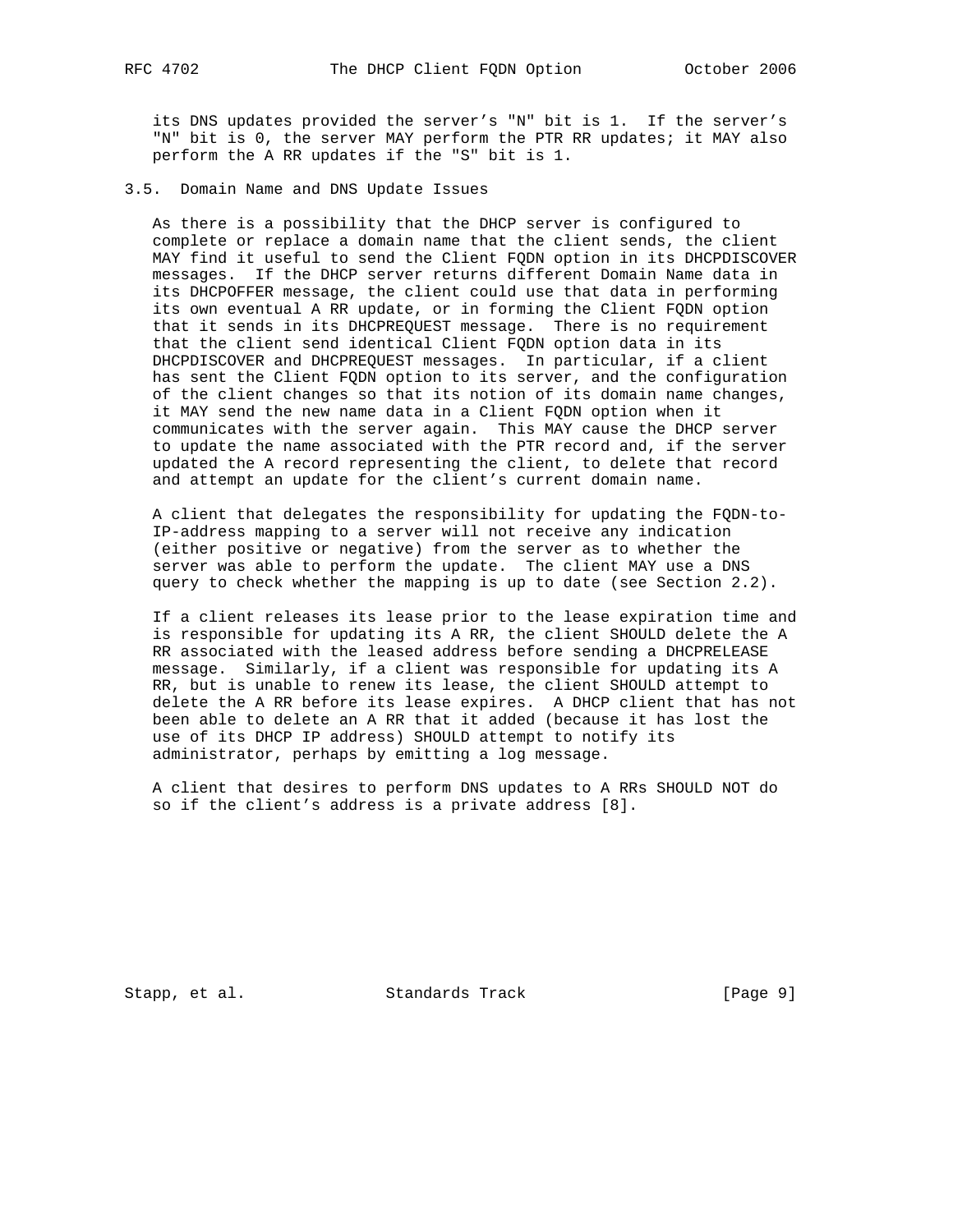# 4. DHCP Server Behavior

 The following describes the behavior of a DHCP server that implements the Client FQDN option when the client's message includes the Client FQDN option.

 The server examines its configuration and the Flag bits in the client's Client FQDN option to determine how to respond:

- o If the client's "E" bit is 0 and the server does not support ASCII encoding (Section 2.3.1), the server SHOULD ignore the Client FQDN option.
- o The server sets to 0 the "S", "O", and "N" bits in its copy of the option it will return to the client. The server copies the client's "E" bit.
- o If the client's "N" bit is 1 and the server's configuration allows it to honor the client's request for no server initiated DNS updates, the server sets the "N" bit to 1.
- o Otherwise, if the client's "S" bit is 1 and the server's configuration allows it to honor the client's request for the server to initiate A RR DNS updates, the server sets the "S" to 1. If the server's "S" bit does not match the client's "S" bit, the server sets the "O" bit to 1.

 The server MAY be configured to use the name supplied in the client's Client FQDN option, or it MAY be configured to modify the supplied name or to substitute a different name. The server SHOULD send its notion of the complete FQDN for the client in the Domain Name field. The server MAY simply copy the Domain Name field from the Client FQDN option that the client sent to the server. The server MUST use the same encoding format (ASCII or DNS binary encoding) that the client used in the Client FQDN option in its DHCPDISCOVER or DHCPREQUEST, and it MUST set the "E" bit in the option's Flags field accordingly.

 If a client sends both the Client FQDN and Host Name option, the server SHOULD ignore the Host Name option.

 The server SHOULD set the RCODE1 and RCODE2 fields to 255 before sending the Client FQDN message to the client in a DHCPOFFER or DHCPACK.

Stapp, et al. Standards Track [Page 10]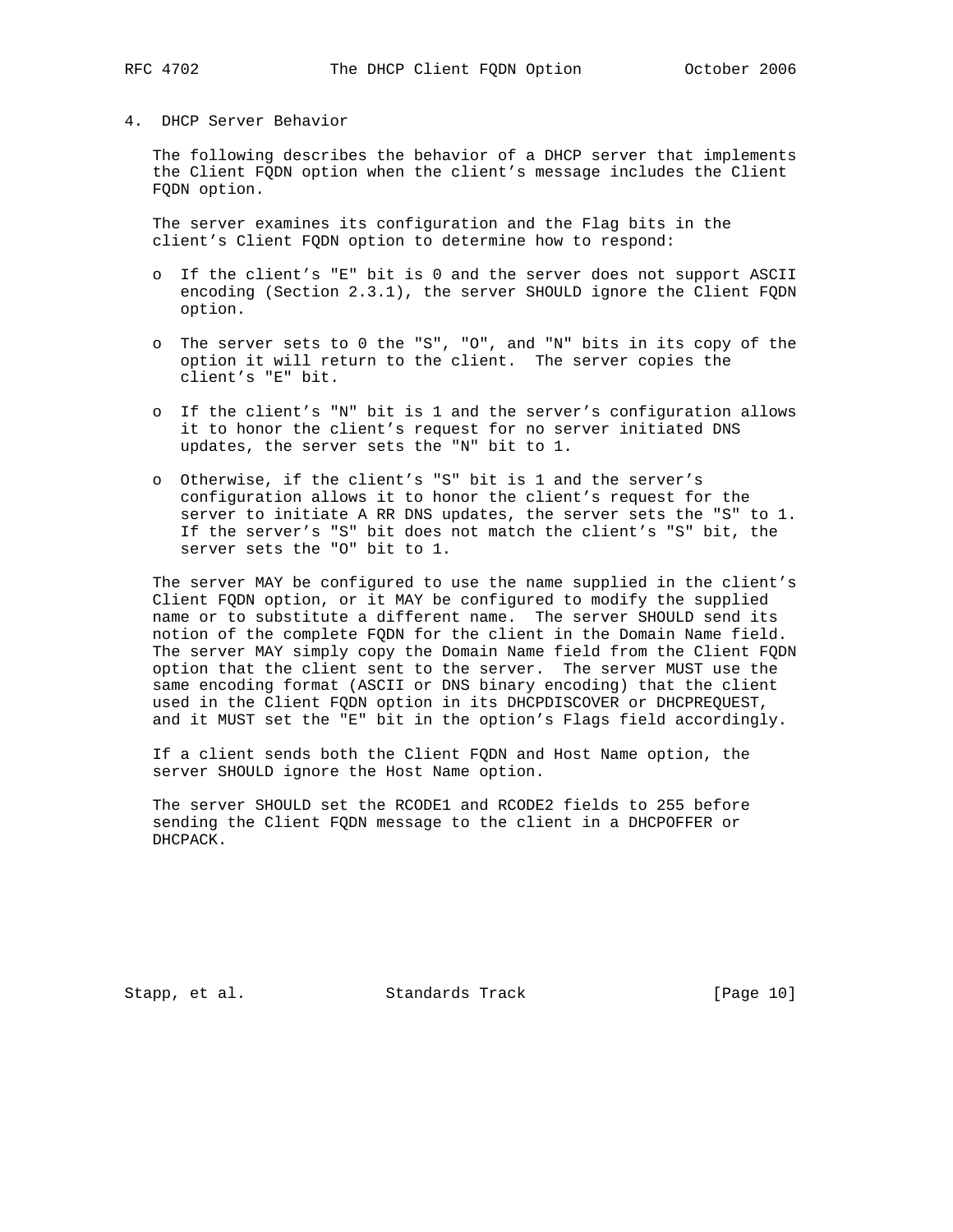# 4.1. When to Perform DNS Updates

 The server SHOULD NOT perform any DNS updates if the "N" bit is 1 in the Flags field of the Client FQDN option in the DHCPACK messages (to be) sent to the client. However, the server SHOULD delete any RRs that it previously added via DNS updates for the client.

 The server MAY perform the PTR RR DNS update (unless the "N" bit is 1).

 The server MAY perform the A RR DNS update if the "S" bit is 1 in the Flags field of the Client FQDN option in the DHCPACK message (to be) sent to the client.

 The server MAY perform these updates even if the client's DHCPREQUEST did not carry the Client FQDN option. The server MUST NOT initiate DNS updates when responding to DHCPDISCOVER messages from a client.

 The server MAY perform its DNS updates (PTR RR or PTR and A RR) before or after sending the DHCPACK message to the client.

 If the server's A RR DNS update does not complete until after the server has replied to the DHCP client, the server's interaction with the DNS server MAY cause the DHCP server to change the domain name that it associates with the client. This can occur, for example, if the server detects and resolves a domain-name conflict [10]. In such cases, the domain name that the server returns to the DHCP client would change between two DHCP exchanges.

 If the server previously performed DNS updates for the client and the client's information has not changed, the server MAY skip performing additional DNS updates.

 When a server detects that a lease on an address that the server leases to a client has expired, the server SHOULD delete any PTR RR that it added via DNS update. In addition, if the server added an A RR on the client's behalf, the server SHOULD also delete the A RR.

 When a server terminates a lease on an address prior to the lease's expiration time (for instance, by sending a DHCPNAK to a client), the server SHOULD delete any PTR RR that it associated with the address via DNS update. In addition, if the server took responsibility for an A RR, the server SHOULD also delete that A RR.

Stapp, et al. Standards Track [Page 11]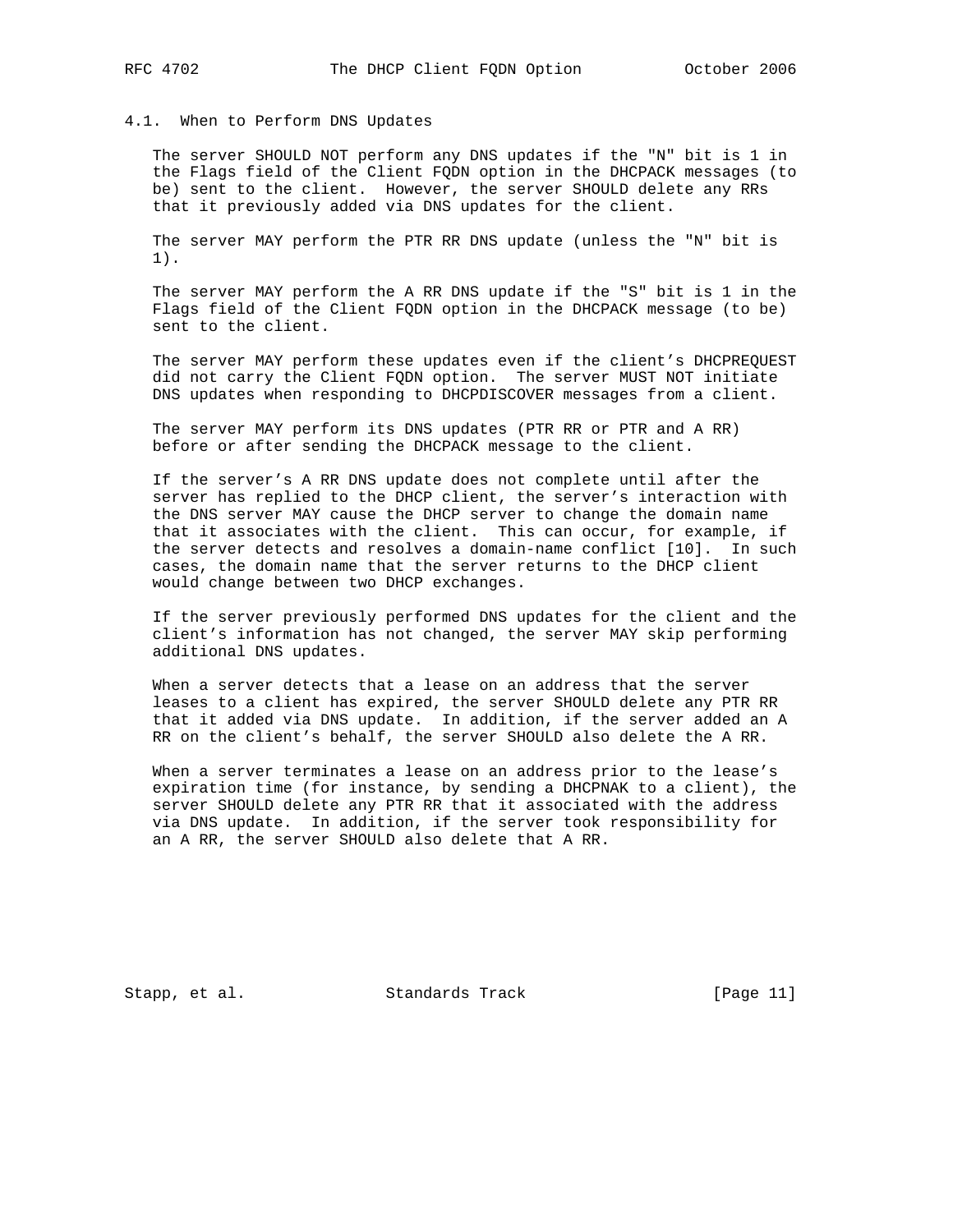# 5. DNS RR TTLs

 RRs associated with DHCP clients may be more volatile than statically configured RRs. DHCP clients and servers that perform dynamic updates should attempt to specify resource-record TTLs that reflect this volatility, in order to minimize the possibility that answers to DNS queries will return records that refer to DHCP IP address assignments that have expired or been released.

 The coupling among primary, secondary, and caching DNS servers is 'loose'; that is a fundamental part of the design of the DNS. This looseness makes it impossible to prevent all possible situations in which a resolver may return a record reflecting a DHCP-assigned IP address that has expired or been released. In deployment, this rarely, if ever, represents a significant problem. Most DHCP-managed clients are infrequently looked up by name in the DNS, and the deployment of IXFR ([16]) and NOTIFY ([17]) can reduce the latency between updates and their visibility at secondary servers.

 We suggest these basic guidelines for implementers. In general, the TTLs for RRs added as a result of DHCP IP address assignment activity SHOULD be less than the initial lease time. The RR TTL on a DNS record added SHOULD NOT exceed 1/3 of the lease time, but SHOULD NOT be less than 10 minutes. We recognize that individual administrators will have varying requirements: DHCP servers and clients SHOULD allow administrators to configure TTLs and upper and lower bounds on the TTL values, either as an absolute time interval or as a percentage of the lease time.

 While clients and servers MAY update the TTL of the records as the lease is about to expire, there is no requirement that they do so, as this puts additional load on the DNS system with likely little benefit.

6. DNS Update Conflicts

 This document does not resolve how a DHCP client or server prevents name conflicts. This document addresses only how a DHCP client and server negotiate who will perform the DNS updates and the fully qualified domain name requested or used.

 Implementers of this work will need to consider how name conflicts will be prevented. If a DNS updater needs a security token in order to successfully perform DNS updates on a specific name, name conflicts can only occur if multiple updaters are given a security token for that name. Or, if the fully qualified domains are based on

Stapp, et al. Standards Track [Page 12]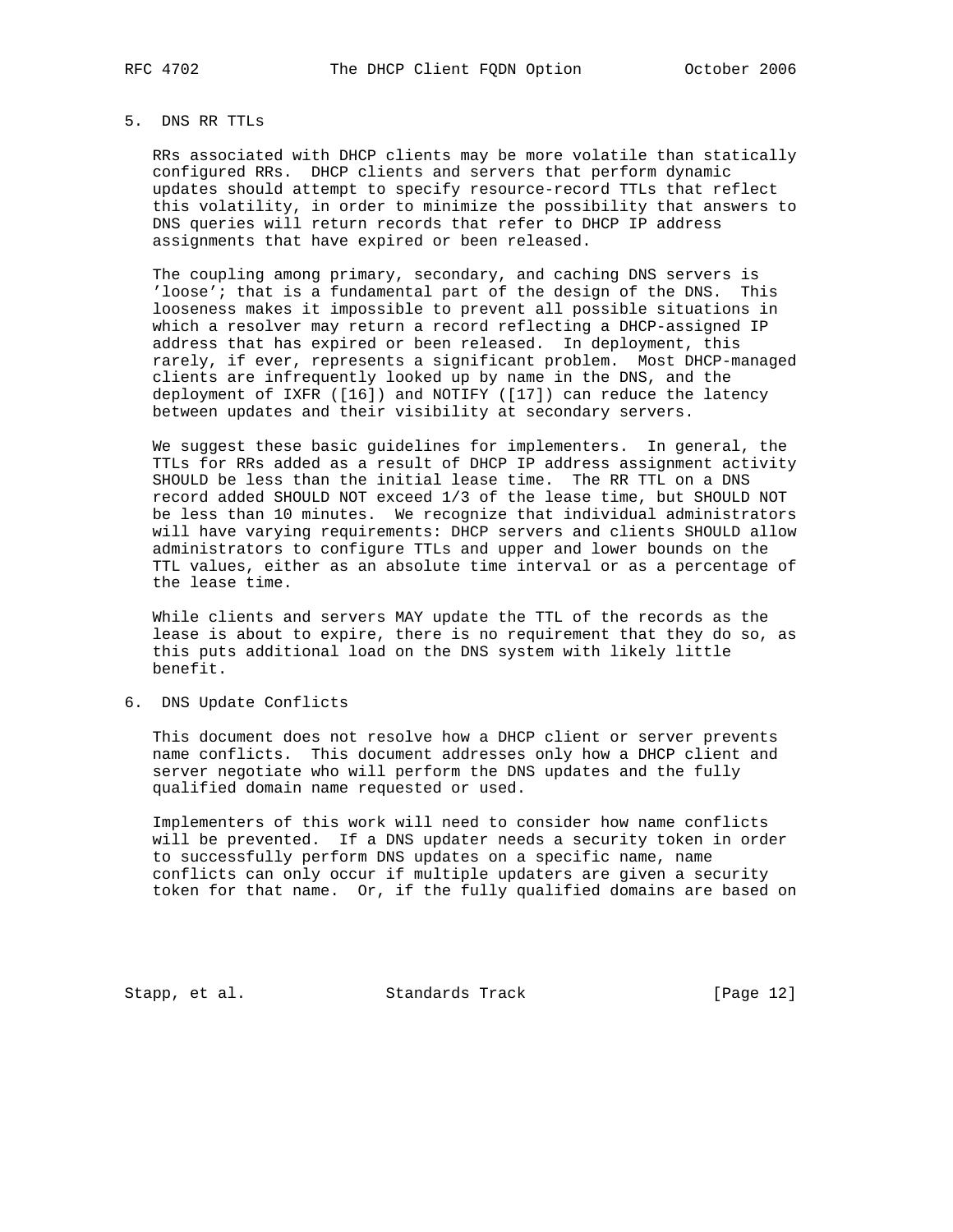the specific address bound to a client, conflicts will not occur. Or, a name conflict resolution technique as described in "Resolving Name Conflicts" [10] SHOULD be used.

7. IANA Considerations

 IANA has already assigned DHCP option 81 to the Client FQDN option. As this document describes the option's use, IANA is requested to reference this document for option 81.

8. Security Considerations

 Unauthenticated updates to the DNS can lead to tremendous confusion, through malicious attack or through inadvertent misconfiguration. Administrators need to be wary of permitting unsecured DNS updates to zones that are exposed to the global Internet. Both DHCP clients and servers should use some form of update request origin authentication procedure (e.g., Secure DNS Dynamic Update [14]) when performing DNS updates.

 Whether a DHCP client is responsible for updating an FQDN-to-IP address mapping or whether this is the responsibility of the DHCP server is a site-local matter. The choice between the two alternatives is likely based on the security model that is used with the DNS update protocol (e.g., only a client may have sufficient credentials to perform updates to the FQDN-to-IP-address mapping for its FQDN).

 Whether a DHCP server is always responsible for updating the FQDN to-IP-address mapping (in addition to updating the IP to FQDN mapping), regardless of the wishes of an individual DHCP client, is also a site-local matter. The choice between the two alternatives is likely based on the security model that is being used with DNS updates. In cases where a DHCP server is performing DNS updates on behalf of a client, the DHCP server should be sure of the DNS name to use for the client, and of the identity of the client.

 Currently, it is difficult for DHCP servers to develop much confidence in the identities of its clients, given the absence of entity authentication from the DHCP protocol itself. There are many ways for a DHCP server to develop a DNS name to use for a client, but only in certain relatively unusual circumstances will the DHCP server know for certain the identity of the client. If DHCP Authentication [15] becomes widely deployed, this may become more customary.

 One example of a situation that offers some extra assurances is when the DHCP client is connected to a network through an Multimedia Cable Network System (MCNS) cable modem, and the cable modem termination

Stapp, et al. Standards Track [Page 13]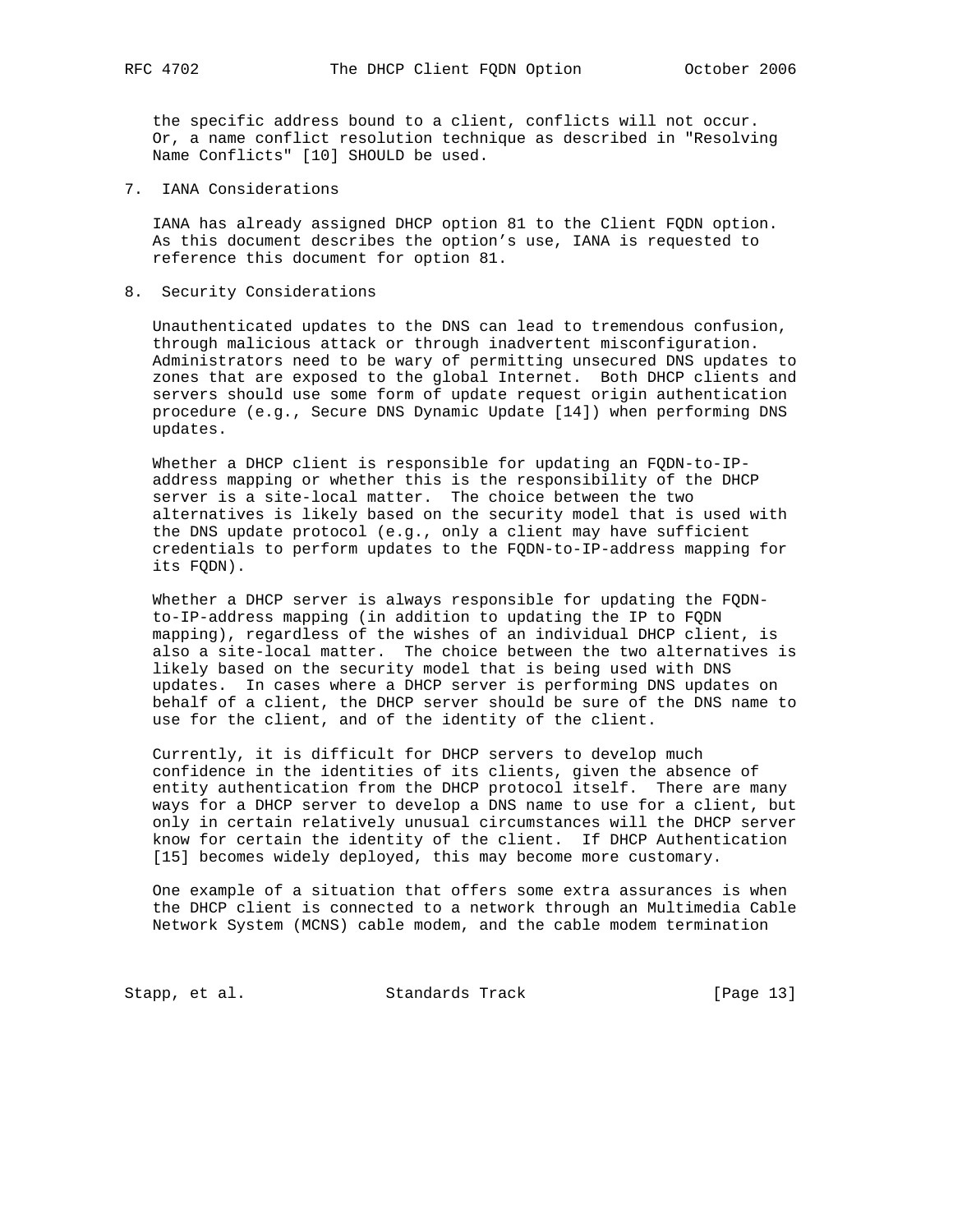system (CMTS), i.e., head-end, ensures that MAC address spoofing simply does not occur. Another example of a configuration that might be trusted is one where clients obtain network access via a network access server using PPP. The NAS itself might be obtaining IP addresses via DHCP, encoding a client identification into the DHCP client-id option. In this case, the network access server as well as the DHCP server might be operating within a trusted environment, in which case the DHCP server could be configured to trust that the user authentication and authorization procedure of the remote access server was sufficient, and would therefore trust the client identification encoded within the DHCP client-id.

 It is critical to implement proper conflict resolution, and the security considerations of conflict resolution apply [10].

9. Acknowledgements

 Many thanks to Mark Beyer, Jim Bound, Ralph Droms, Robert Elz, Peter Ford, Olafur Gudmundsson, Edie Gunter, Andreas Gustafsson, David W. Hankins, R. Barr Hibbs, Kim Kinnear, Stuart Kwan, Ted Lemon, Ed Lewis, Michael Lewis, Josh Littlefield, Michael Patton, Pekka Savola, Jyrki Soini, and Glenn Stump for their review and comments.

# 10. References

- 10.1. Normative References
	- [1] Bradner, S., "Key words for use in RFCs to Indicate Requirement Levels", BCP 14, RFC 2119, March 1997.
	- [2] Mockapetris, P., "Domain names concepts and facilities", STD 13, RFC 1034, November 1987.
	- [3] Mockapetris, P., "Domain names implementation and specification", STD 13, RFC 1035, November 1987.
	- [4] Vixie, P., Thomson, S., Rekhter, Y., and J. Bound, "Dynamic Updates in the Domain Name System (DNS UPDATE)", RFC 2136, April 1997.
	- [5] Droms, R., "Dynamic Host Configuration Protocol", RFC 2131, March 1997.
	- [6] Harrenstien, K., Stahl, M., and E. Feinler, "DoD Internet host table specification", RFC 952, October 1985.
	- [7] Braden, R., "Requirements for Internet Hosts Application and Support", STD 3, RFC 1123, October 1989.

| Stapp, et al. |  | Standards Track | [Page $14$ ] |  |  |
|---------------|--|-----------------|--------------|--|--|
|---------------|--|-----------------|--------------|--|--|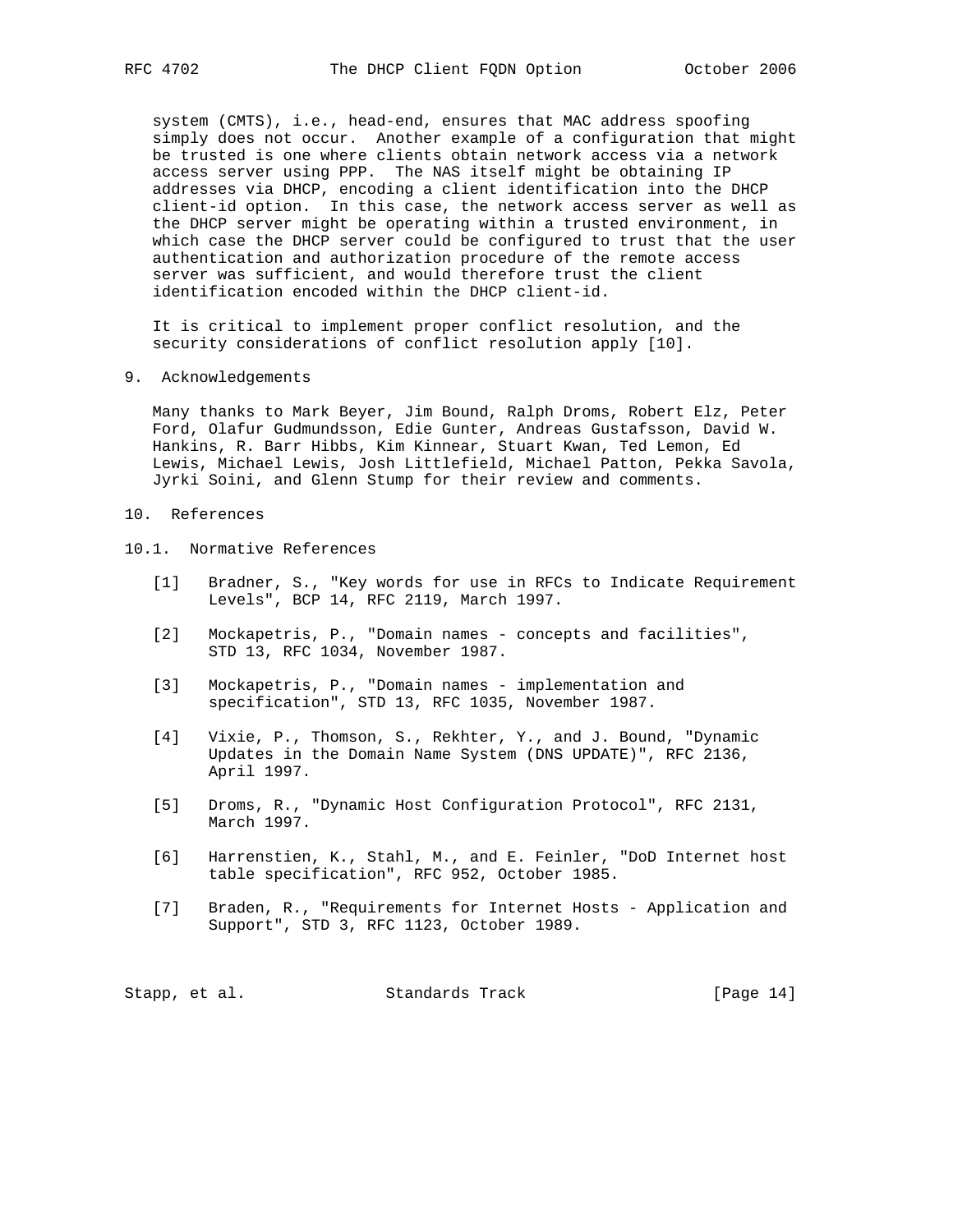- - [8] Rekhter, Y., Moskowitz, R., Karrenberg, D., Groot, G., and E. Lear, "Address Allocation for Private Internets", BCP 5, RFC 1918, February 1996.
	- [9] Lemon, T. and S. Cheshire, "Encoding Long Options in the Dynamic Host Configuration Protocol (DHCPv4)", RFC 3396, November 2002.
	- [10] Stapp, M. and B. Volz, "Resolution of Fully Qualified Domain Name (FQDN) Conflicts among Dynamic Host Configuration Protocol (DHCP) Clients", RFC 4703, October 2006.
- 10.2. Informative References
	- [11] Marine, A., Reynolds, J., and G. Malkin, "FYI on Questions and Answers - Answers to Commonly asked "New Internet User" Questions", FYI 4, RFC 1594, March 1994.
	- [12] Alexander, S. and R. Droms, "DHCP Options and BOOTP Vendor Extensions", RFC 2132, March 1997.
	- [13] Vixie, P., "Extension Mechanisms for DNS (EDNS0)", RFC 2671, August 1999.
	- [14] Wellington, B., "Secure Domain Name System (DNS) Dynamic Update", RFC 3007, November 2000.
	- [15] Droms, R. and W. Arbaugh, "Authentication for DHCP Messages", RFC 3118, June 2001.
	- [16] Ohta, M., "Incremental Zone Transfer in DNS", RFC 1995, August 1996.
	- [17] Vixie, P., "A Mechanism for Prompt Notification of Zone Changes (DNS NOTIFY)", RFC 1996, August 1996.

Stapp, et al. Standards Track [Page 15]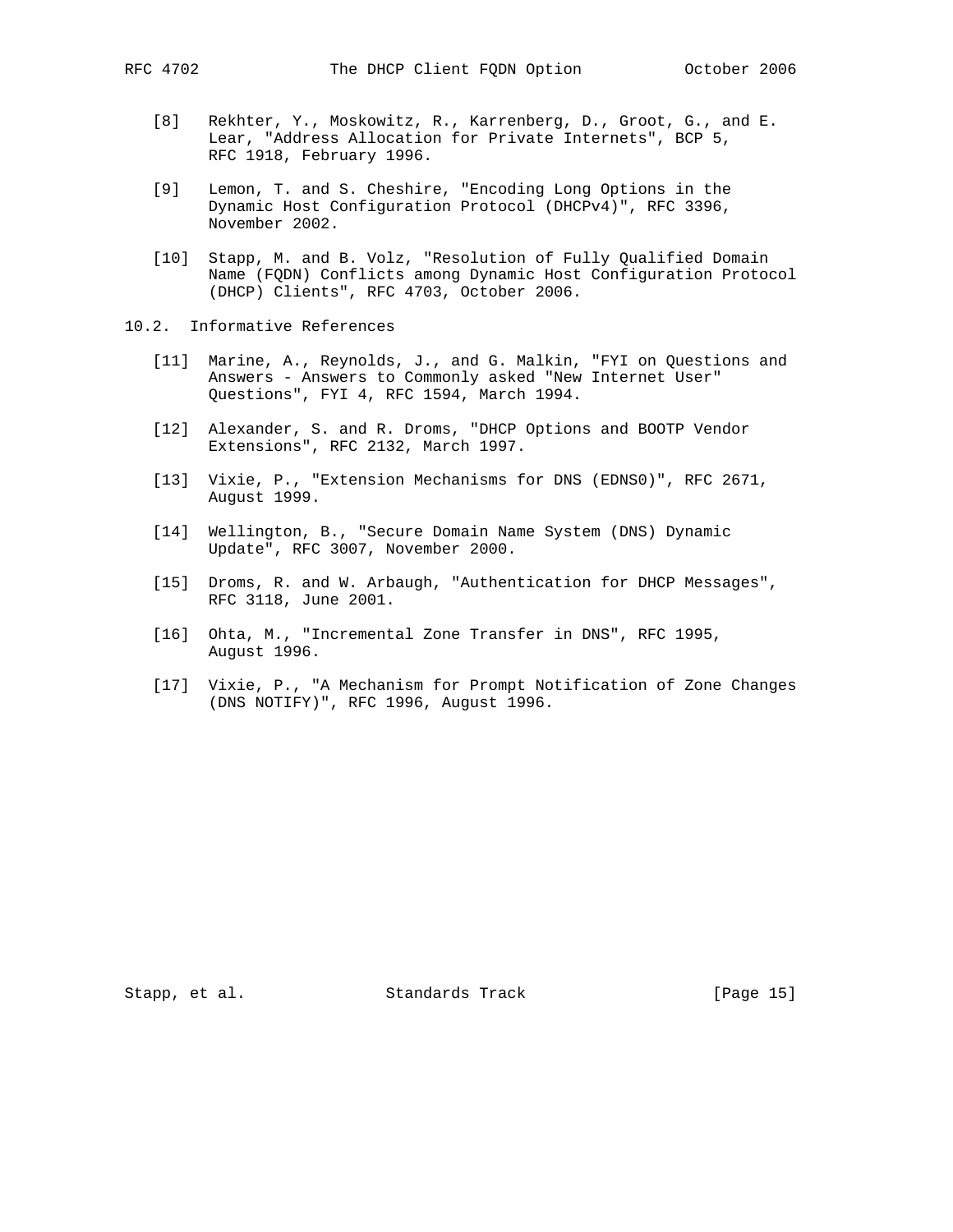Authors' Addresses

 Mark Stapp Cisco Systems, Inc. 1414 Massachusetts Ave. Boxborough, MA 01719 USA

 Phone: 978.936.1535 EMail: mjs@cisco.com

 Bernie Volz Cisco Systems, Inc. 1414 Massachusetts Ave. Boxborough, MA 01719 USA

 Phone: 978.936.0382 EMail: volz@cisco.com

 Yakov Rekhter Juniper Networks 1194 North Mathilda Avenue Sunnyvale, CA 94089 USA

 Phone: 408.745.2000 EMail: yakov@juniper.net

Stapp, et al. Standards Track [Page 16]